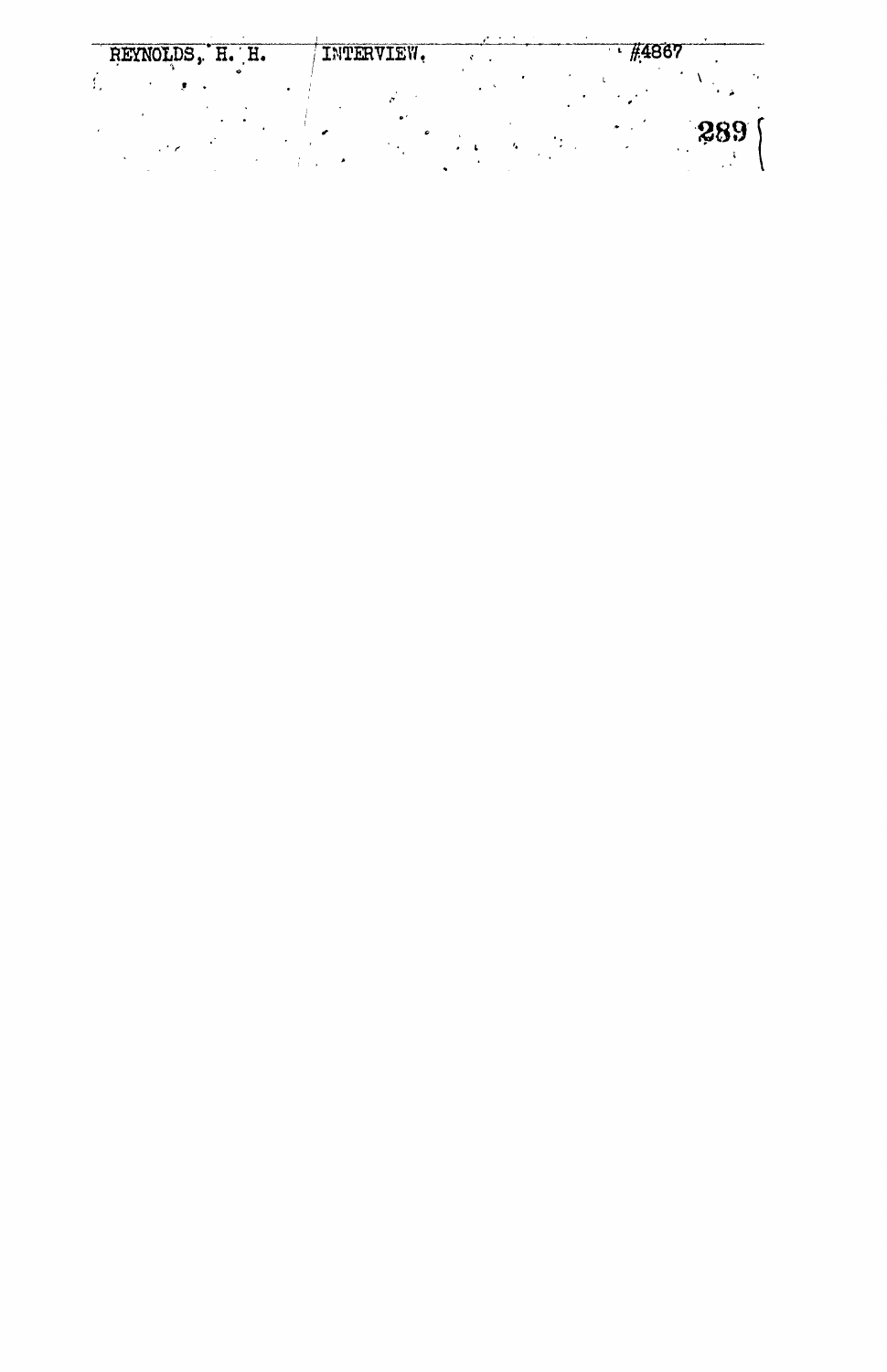|      | REYNOLDS, H. H. INTERVEEW                                                                                                                                              |                   |                                       | 290                    |  |
|------|------------------------------------------------------------------------------------------------------------------------------------------------------------------------|-------------------|---------------------------------------|------------------------|--|
|      | - BIOGRAPHY FORM.<br>WORKS PROGRESS ADMINISTRATION<br>Indian-Pioneer History Project for Oklahoma                                                                      |                   |                                       | Form $A - (S - 149)$ . |  |
|      |                                                                                                                                                                        |                   | 4867.                                 |                        |  |
|      |                                                                                                                                                                        |                   | 193.7                                 |                        |  |
| Name |                                                                                                                                                                        | Henry H. Reynolds |                                       |                        |  |
|      | Post Office Address <u>Perry</u> , Oklahoma 27<br>Residence address (or location) 726 Elm street, with the contract<br>DATE OF BIRTH: Month September Day 27 Year 1862 |                   |                                       |                        |  |
|      |                                                                                                                                                                        |                   |                                       |                        |  |
|      | Name of Father Mm. R. Reynolds<br>Other information about father Injured in Civil War-losing right limb                                                                |                   | . Place of birth Lynn County Kestycky |                        |  |
|      | Name of Mother Jane (Pistole) Reynolds Place of birth White County/Tenaesse<br>Other information, about mother                                                         | none<br>a.        |                                       |                        |  |
|      | otes or complete narrative by the field worker dealing with the life<br>ind story of the person interviewed. Refer to Manual for suggested                             |                   |                                       |                        |  |

 $\begin{aligned} \mathcal{L}_{\text{max}} = \frac{1}{2} \mathcal{L}_{\text{max}} \\ \mathcal{L}_{\text{max}} = \frac{1}{2} \mathcal{L}_{\text{max}} \\ \mathcal{L}_{\text{max}} = \frac{1}{2} \mathcal{L}_{\text{max}} \\ \mathcal{L}_{\text{max}} = \frac{1}{2} \mathcal{L}_{\text{max}} \\ \mathcal{L}_{\text{max}} = \frac{1}{2} \mathcal{L}_{\text{max}} \\ \mathcal{L}_{\text{max}} = \frac{1}{2} \mathcal{L}_{\text{max}} \\ \mathcal{L}_{\text{max}} = \frac{1}{2} \mathcal{L}_{\text{max$ 

 $\frac{1}{2}$ 

ubjects and questions. Continue on blank sheets if necessary and the firmly to this form. Number of sheets attached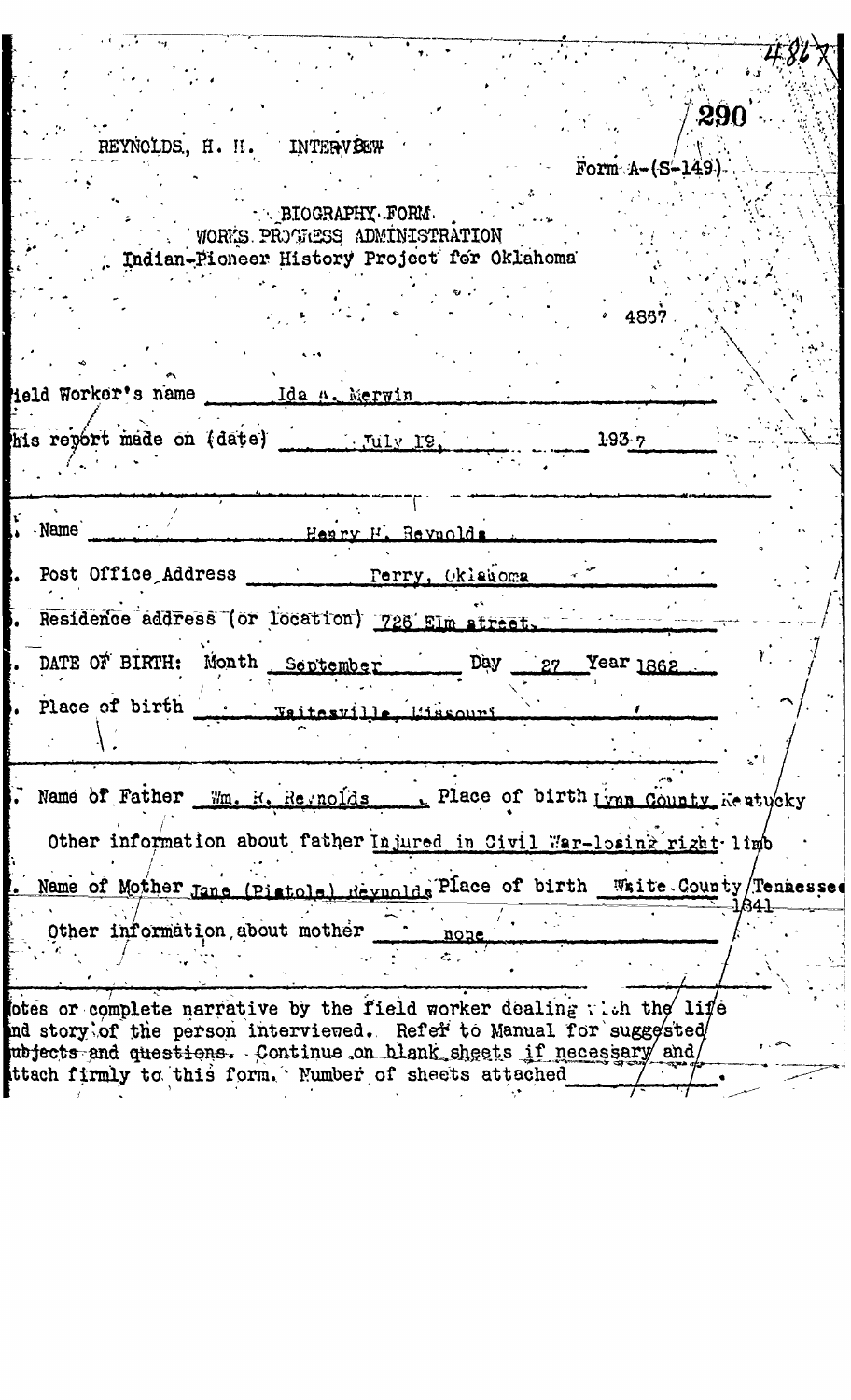4867. REYNOLDS. **INTER71EW** PIÓNEER DAYShaberview with U, H. Heynolds. 726 Elm atrost, Perry Oklahoma. tenry "Respecies Son of William R. and Jang (Pistole) Reynolds, was bornivertember 27, 1962, near Waltes- $\alpha$  ,  $\beta$  ,  $\beta$  ,  $\beta$  ,  $\alpha$  ,  $\alpha$ In R892 my father and I cake to the country Anoun as "No "ten's lind". This was a neutral idee of land lying hetwoon Texes on the south, suisse sid dolorado on the porth and Indian Derritory on the east suddies bexico on the west. This fails there there was some queation as to weep it would be agneveded leves or the Indian Termitory. We lookted near Weaver lity. later we established alpost office and samed it logan. (this is still operative) I calried the mail fram (originate, will stander of show miles od aorsebeck. Tils was a liex tue nort express  $\sqrt$  $-8.10$ breiteted a small store with this nost office. le prijit je sod nogled sport, Coxos Sash Aqirtis urich we used for this store and office. Le ow right a  $112.00$ groderies kid gerovanîtar, awas ku wort clopid gregi noticha Tais merchandlas and groephous were freigated to wagor and teap from Englascod, nummes, and as having reselection files かんぞう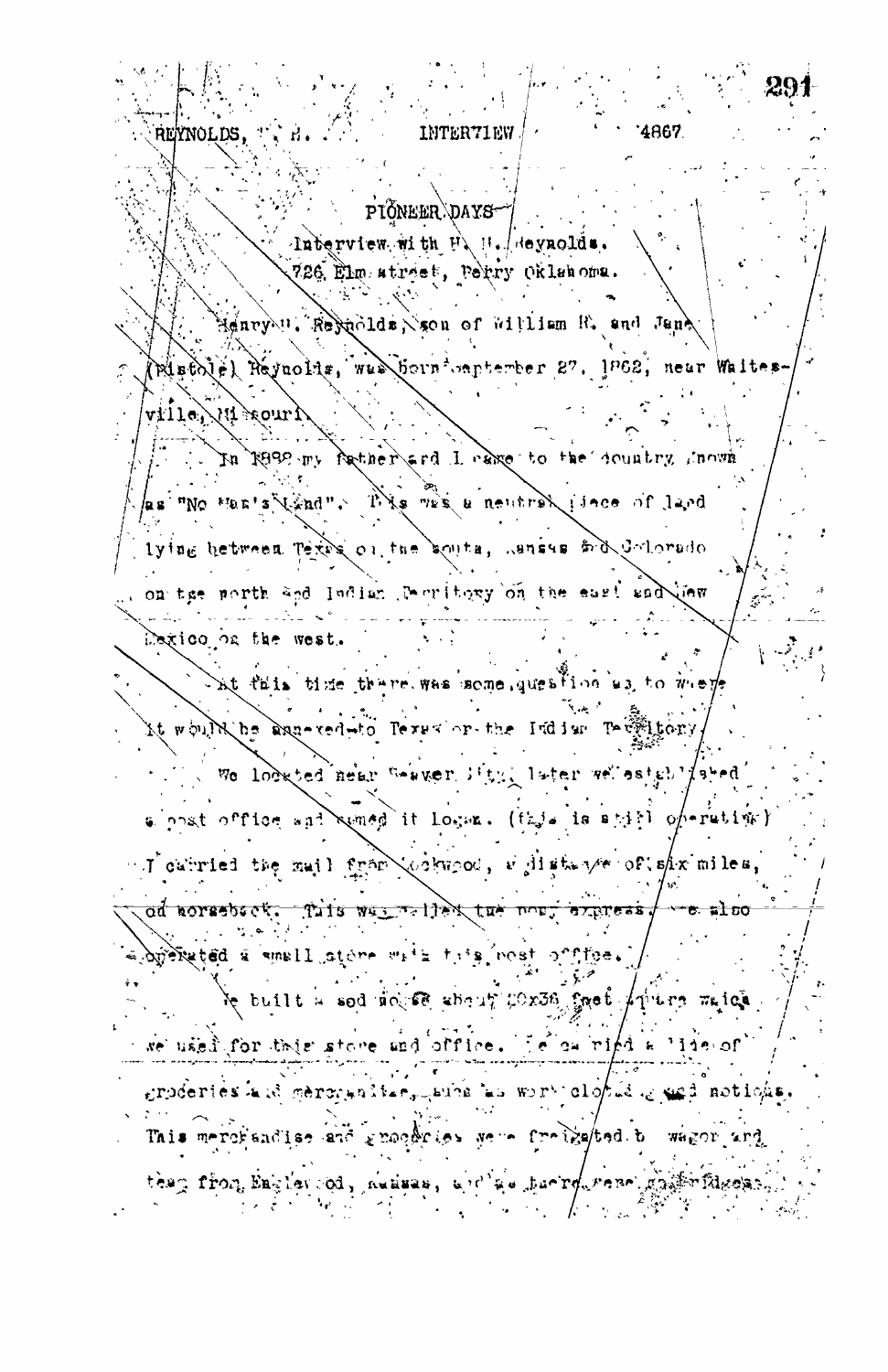or ferries then, the fording of the Cimarron River often proved quite dungerous on acceptut of quicksand. our home was built of sod, but we had windows and a wood floor in it. The sides a d roof wis of the sod. It  $\texttt{was}$  a/  $\texttt{3}$  room nouse

4867

REYNOLDS.

H.H

The main fuel was "buffalo caips". We could get wood at a place forty niles from there with out any cost but the distance for hauling was so reat we did not go for it very often.

In April,  $\sqrt{18d9}$ ; I, with six companions, started for the opening of old Oklaho a, riding cow ponies. went by way of Camp Supply and on to it Reno, where we spent the night before the race. On April 22, we made the race and I's taked a claim on Uncle Joan Gréek sbout/ten miles from Kingfisher. I. failed in proving up on this, therefore, did not sedure the land, and in May, 1889, I went to outbrie and as that part of the town known his lest Juthrie was open for settlement, I ran a foot race and secured four tots, which is now in the residence part of West Suthrie.  $\mathcal{L} = \mathcal{L}$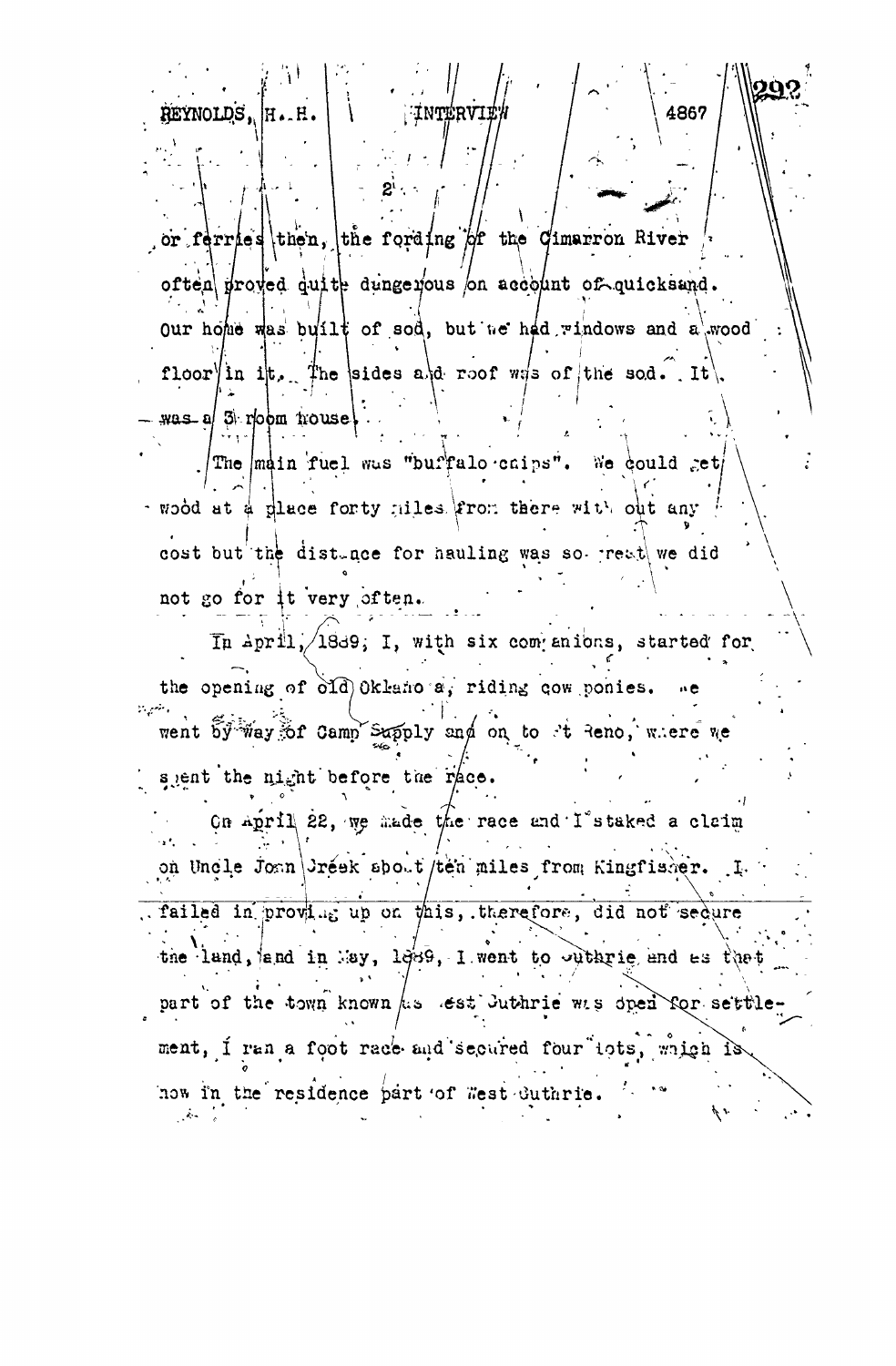4867 REYNCLDS. H. On these lof's I set out some Naple trees and some of them that have survived are now about two and ene uslf feet tureogy. Shortly after tais in the summer : of 1389, a men named Warren and I went into tae cattle busine. a as partners. th 1891 we were in the Seminole Joudtry on the .<br>Martin de la <sup>14</sup>a North Danadian Hiver when we got the news of the openisg of the Sac had Fox and Iown reservation. Se got tais hews about nion and as the wate gas to be the next day we employed a waite ran, ... R. Harris, and an Indian boy to take sare of our pattle and we started for ' tae reservation. We rede our compenies and kept geing all night, reaching the starting line shortly before the time for the signal to go. The starting line was patroled y doverment soldiers. After tae rade started where we cale to Deep Bork Greek, the bank was straiget down and five or six feet liga. There did a t seem to be any trails near, so we forced our bonies to jump in the preak, the one Narrer was riding landed on a boggy spot, and we take it for a while we would aot get aim out. After we succeeded in crossing we went on und I staked a claim about ten miles scutheast of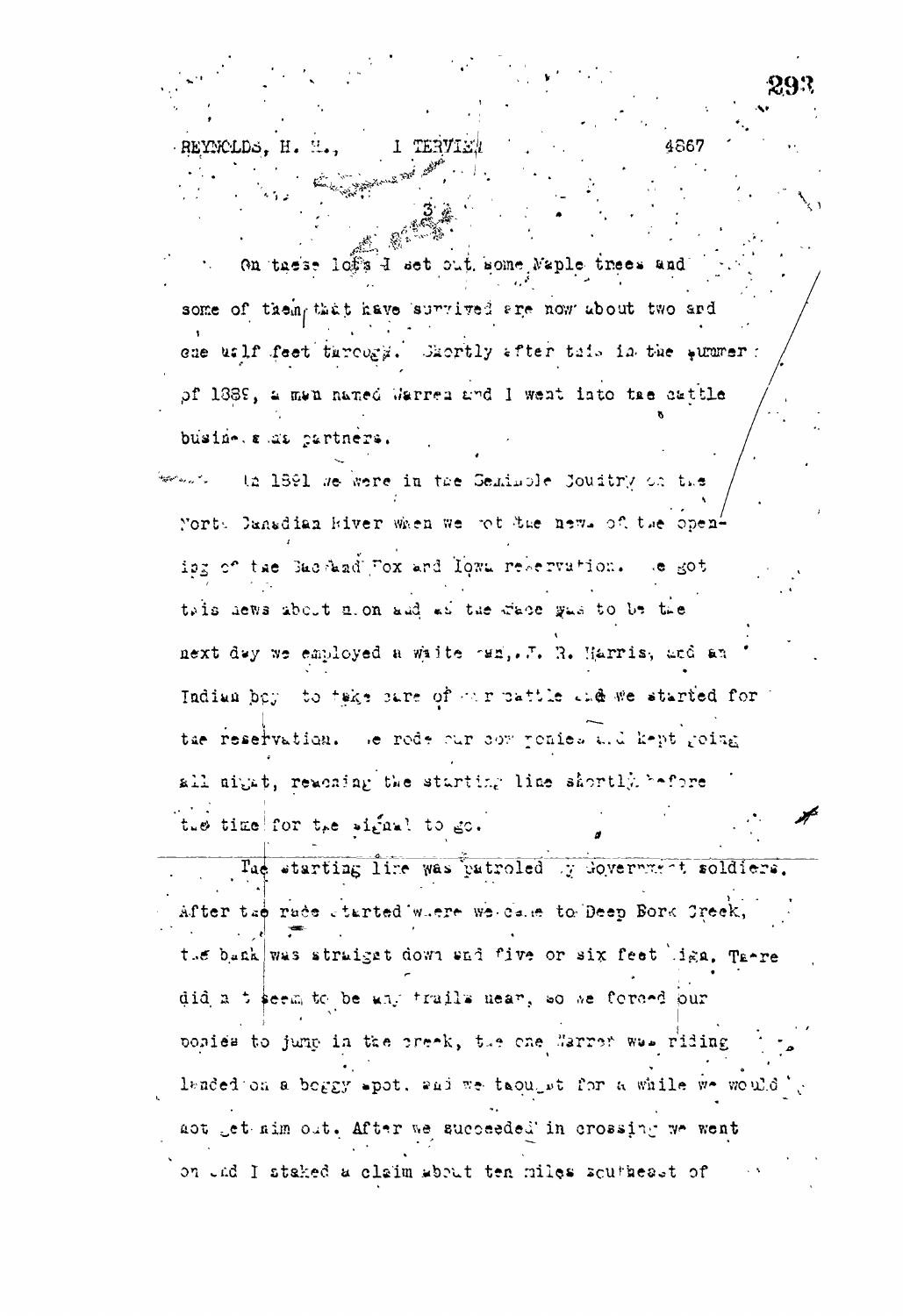$\left\langle \Gamma \right\rangle$ TERT1594 -RETHOLDS, H. H.T. T.  $\sim \exp\left\{ \left( \left\lceil \frac{1}{\log n} \right\rceil + \left\lceil \frac{1}{\log n} \right\rceil \right) \right\} = \left\{ \left\lceil \frac{1}{\log n} \right\rceil + \left\lceil \frac{1}{\log n} \right\rceil + \left\lceil \frac{1}{\log n} \right\rceil + \left\lceil \frac{1}{\log n} \right\rceil \right\}$ been find is therefore the last  $\frac{10}{1000}$  mining the limetimas? to prothe continuate sounter and inter-we have it has a think by with nod get at a rand to my fole loved, so ran and gasterad. T. Live I is a templo digger oriestan, and Junior I'm signification  $\label{eq:3.1} \mathbb{E}\left[\frac{1}{2}\right] = \frac{1}{2}\left(\frac{1}{2}\log\left(\frac{1}{2}\right)\right) \left(\frac{1}{2}\right) \left(\frac{1}{2}\log\left(\frac{1}{2}\right)\right)$ العقد المتاريخ والمهجرة أقرارهما المتعارف of the production for the same of the first of the same sign service of the company Constant of the property was not and a complete  $\left\langle \left\langle f\right|\widehat{\phi}\right\rangle \left\langle \widehat{\phi}\right|\widehat{\phi}\left\langle \widehat{\phi}\right|\widehat{\phi}\left\langle \widehat{\phi}\right|\widehat{\phi}\left\langle \widehat{\phi}\right|\widehat{\phi}\left\langle \widehat{\phi}\right|\widehat{\phi}\left\langle \widehat{\phi}\right|\widehat{\phi}\left\langle \widehat{\phi}\right|\widehat{\phi}\left\langle \widehat{\phi}\right|\widehat{\phi}\left\langle \widehat{\phi}\right|\widehat{\phi}\left\langle \widehat{\phi}\right|\widehat{\phi}\left\langle \widehat{\phi}\right|\widehat{\phi}\left\langle \widehat{\phi}\right|\widehat{\phi}\left\langle \widehat{\$ **SERVICE STATES OF THE SERVICE STATES OF THE SERVICE STATES OF THE SERVICE STATES OF THE SERVICE STATES OF THE SERVICE STATES OF THE SERVICE STATES OF THE SERVICE STATES OF THE SERVICE STATES OF THE SERVICE STATES OF THE S 李培大神神、大宗李子先生、李真。**  $p_{\alpha}$  talks in  $\frac{1}{2}$  $\sum_{\mathcal{N}_i \in \mathcal{N}_i} \mathcal{N}_i \mathcal{N}_i \mathcal{N}_i = \mathcal{N}_i \mathcal{N}_i \mathcal{N}_i \mathcal{N}_i \mathcal{N}_i \mathcal{N}_i \mathcal{N}_i \mathcal{N}_i \mathcal{N}_i \mathcal{N}_i \mathcal{N}_i \mathcal{N}_i \mathcal{N}_i \mathcal{N}_i \mathcal{N}_i \mathcal{N}_i \mathcal{N}_i \mathcal{N}_i \mathcal{N}_i \mathcal{N}_i \mathcal{N}_i \mathcal{N}_i \mathcal{N}_i \mathcal{N}_i \mathcal{N}_i \mathcal$ **The main of four was strip as a strain in proposition of the** sphenger arrangement of the country of the theorem. is a regular send was a joint of the finance was the famely thated, proposition we had the teacher of the control This opened to wak quite المستهجدة والمستعود فيرو ويتجيحوها المراجع الحراكي فارتجع ومؤجرة t e floar vet. Schroles ignize, a riving at a stantial contract in eviwast of Suilonco. I am the sturt was in a followal the Servicers (iver for flop or off flee to find a prossing,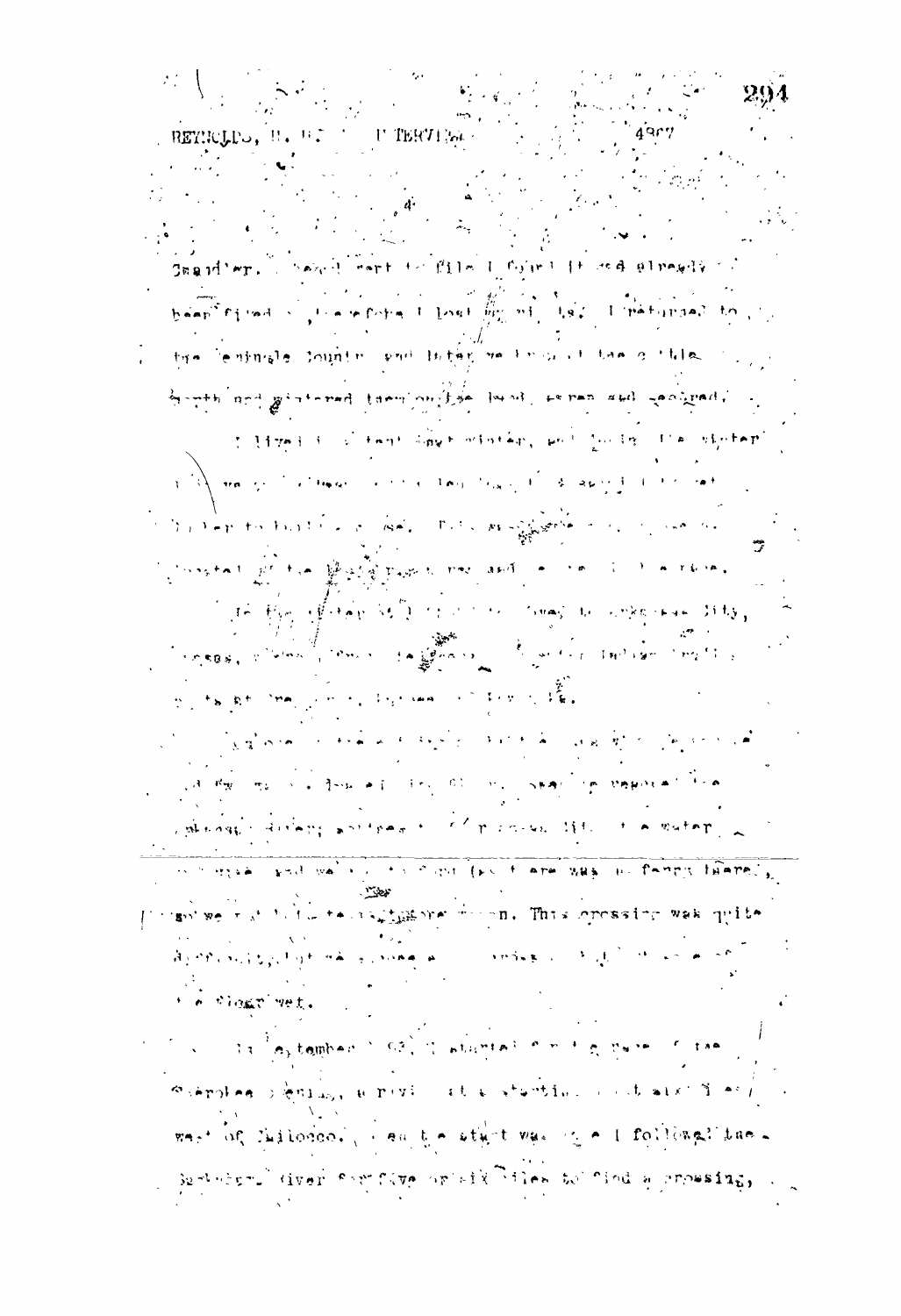finally crossing at the mouth, then went on to the salt Fork, crossing this uses point near where Tonkawa is now locuted. There was a crossing.here known as Yellow Bull crossing.

4867

INTERVIEN

REYNOLDS. H. H.

-I staked a claimtin tha north part of Hoble county. after filing I returned to Meakirk Where my wife and I. ran a hotel durin the winter.

In the spring of 1894, I built a house on the plaim had gecured in the race. This was a one mook box house size 12x14 feet. I also stue i digout forestor rand a cyclone cave. The stable or barn'was also of the dujout type. Soon afterward I was ampointed beputy nited tutes. "arsmal under h. D. Mix, who was the "aited, tates arshal for Indian-Territory. Whis and luring President Jieveland's term.

This work required method be at Suthrie so nuth, as the federal rison was located frere, that I sold the land I had secured and moved y family to Suthrie.

soon afterward I was elected Lief or plice which office Pileld for three terms. In 1906 I entered the real estate business and for a period of ten years, I was a realtor.